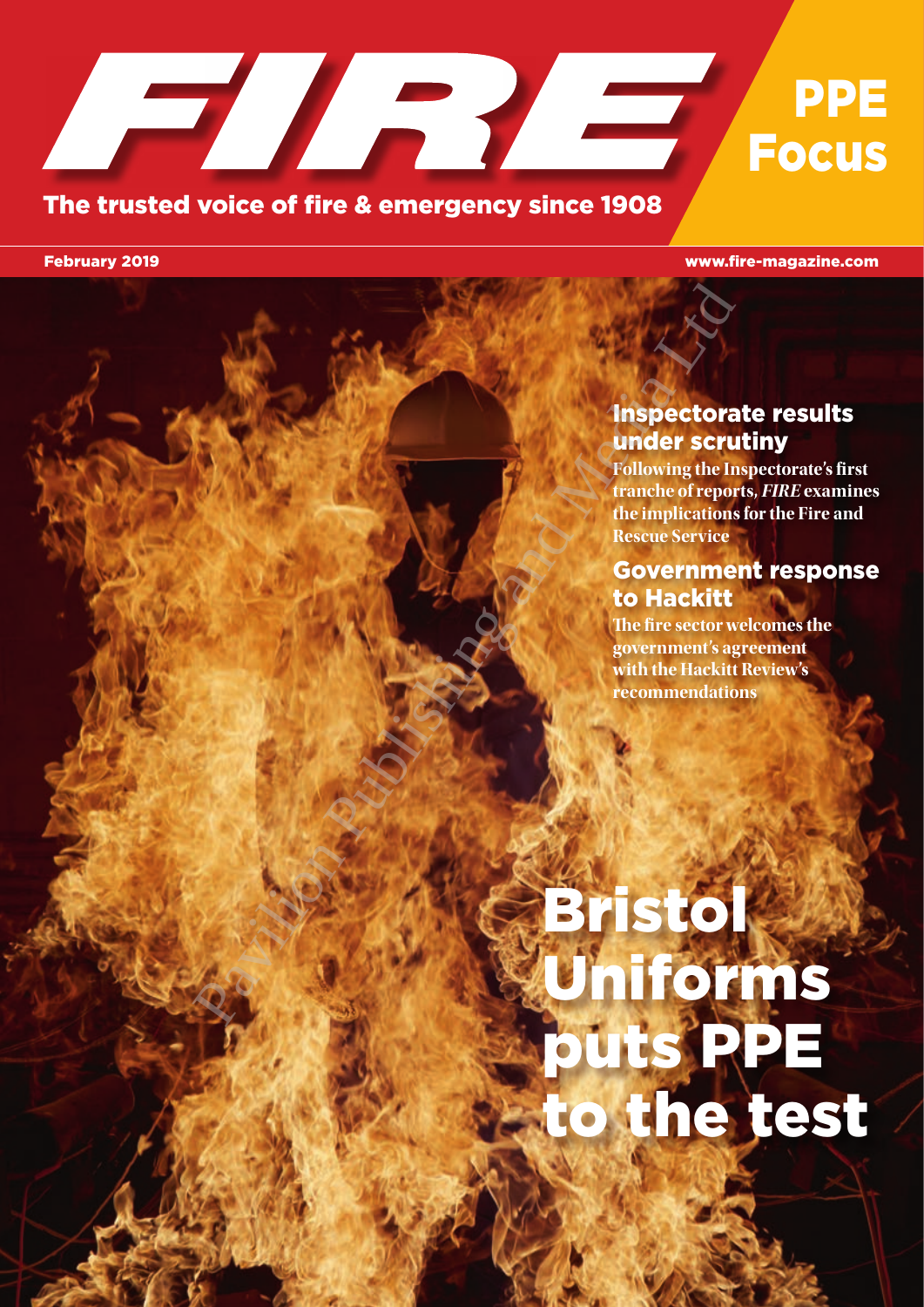PPE Focus

Ivan Rich**, Technical Manager at Bristol Uniforms, reports on the various testing phases associated with good quality PPE**

## PPE put to the test

I irefighter PPE is subject to rigorous testing at every stage of its development to ensure it offers good protection and meets the relevant international standards. With the advance of technology, these tests are becoming irefighter PPE is subject to rigorous testing at every stage of its development to ensure it offers good protection and meets the relevant international standards. With the advance of technology, these the development of new fabric combinations and designs, and offering vital reassurance to fire and rescue services that they are purchasing PPE that meets requirements.

#### Fabrics and Fibres

Even before firefighter garments are designed, the fibres and fabrics that will be used to create them are subject to a host of assessments undertaken by fibre and fabric manufacturers, providing evidence of their particular strengths and qualities, and demonstrating their adherence to relevant standards, such as the European CEN standard for firefighting PPE, EN469.

Fibre manufacturers PBI Performance Products and Dupont, for example, test their specialist fibres for resistance to flame and heat, and the decomposition temperature at which the fibres start to degrade.

Specialist fabric manufacturers, such as Hainsworth and W.L. Gore & Associates, will then select fibres with specific qualities to create fabrics suitable for particular applications, and undertake further tests to demonstrate their characteristics and strengths. W.L. Gore & Associates creates protective moisture barriers which are tested for breathability and thermal stability when exposed

*"At Bristol, we often use manikin tests during new product development to help identify areas of the body where improvements in protection are required"*



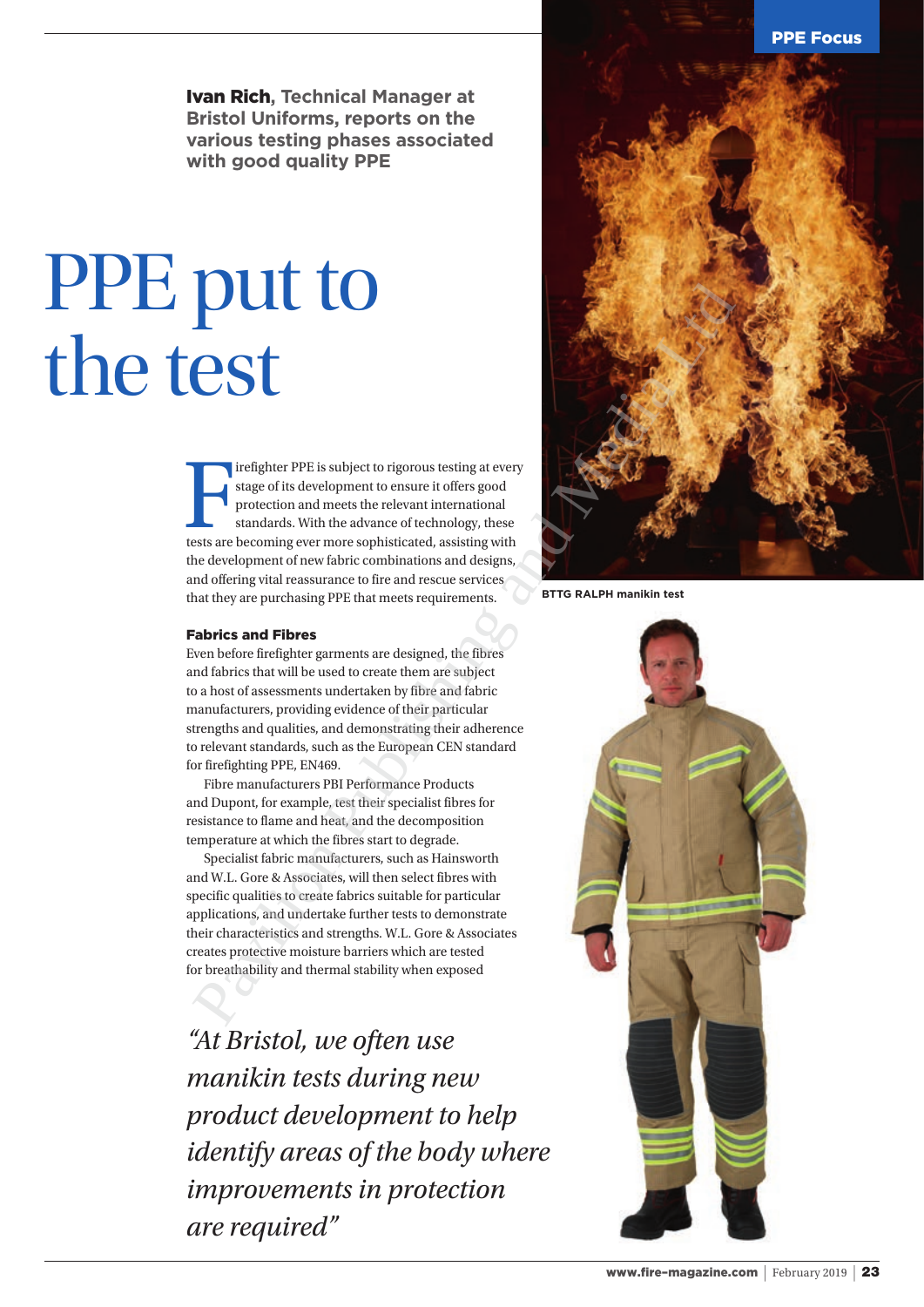





**BTTG heat radiation test BTTG Wira shower test BTTG water vapour resistance test**

to extreme heat, as well as resistance to blood, sweat, common chemicals and water. Hainsworth also puts its fabrics through robust assessments and has its own UKAS accredited laboratory offering a range of standard tests for evaluating specific textile properties.

#### Fabric Combinations

When designing a new firefighter garment, PPE manufacturers select samples from fabric suppliers and then carry out further testing and research into how the materials behave in combination. High quality firefighter PPE is usually made up of layers of different fabrics with unique properties. The outer layers protect against heat and flame and will neither melt nor ignite. The inner moisture barriers are micro-porous, preventing water ingress while allowing perspiration and heat to escape. Finally, another soft layer of material is often used inside the garment against the skin to ensure it is comfortable to wear. Partis what shows read to the constrained in the weat vaporation of entergy to extreme herein, the constrained and water. Hainswere Health and seems step and streamed and weat the particular constrained and the particular

At Bristol we use an independent UK testing centre, BTTG, to undertake a series of assessments on both composite and single layers for every new product, to ensure the final material chosen offers the desired levels of protection and comfort, and meets the requirements of international standards.

BTTG offers a wide range of robust laboratory tests against European (CEN) and International (ISO) standards,



**BTTG tear strength test**

investigating flame spread, heat resistance, tensile tear and seam strength, surface wetting, penetration by liquid chemicals, water penetration, dimensional change after washing, water vapour resistance, thermal resistance, abrasion resistance, and cut, tear and puncture resistance.

Before the majority of these tests, BTTG will wash and dry the materials five times in accordance with the manufacturer's instructions. This is to check that the protective qualities of the fabric remain intact and are not diminished after cleaning.

At this stage, in addition to the principal fabric combination, all other possible components of the PPE are tested, including studs, webbings, graphics, badges and reflective tape. All are tested to see how they react to intense heat and flame, and how this might affect the performance of the PPE ensemble.

#### Prototypes

Once a new product design is created by designers in our Product Innovation Development department, and the new fabrics have been tested, full prototypes of the new garment are developed for further assessment.

These prototypes are sent back to BTTG for further testing on ergonomic performance and compatibility. For these tests, a wearer puts on the garment and undertakes a number of specific physical activities, before providing feedback on comfort, fit and ease of movement. Measurements are also taken before and after each activity to ensure compatibility with other elements of the uniform and its accessories such as helmets, hoods, gloves and boots. For example, overlaps are measured to ensure that there are no gaps leaving areas of the body vulnerable to harm.

#### Manikin Flame Engulfment Tests

Although not mandatory, additional manikin tests to check how garments perform under flash fire conditions, are also available. In these tests, a manikin with specially fitted heat sensors is engulfed in flames while wearing the new designs. These tests are sometimes specified by the customer as part of a tender process to directly compare the performance of different models

*"Bristol has been involved in the development of ground breaking new products which require additional testing procedures"*